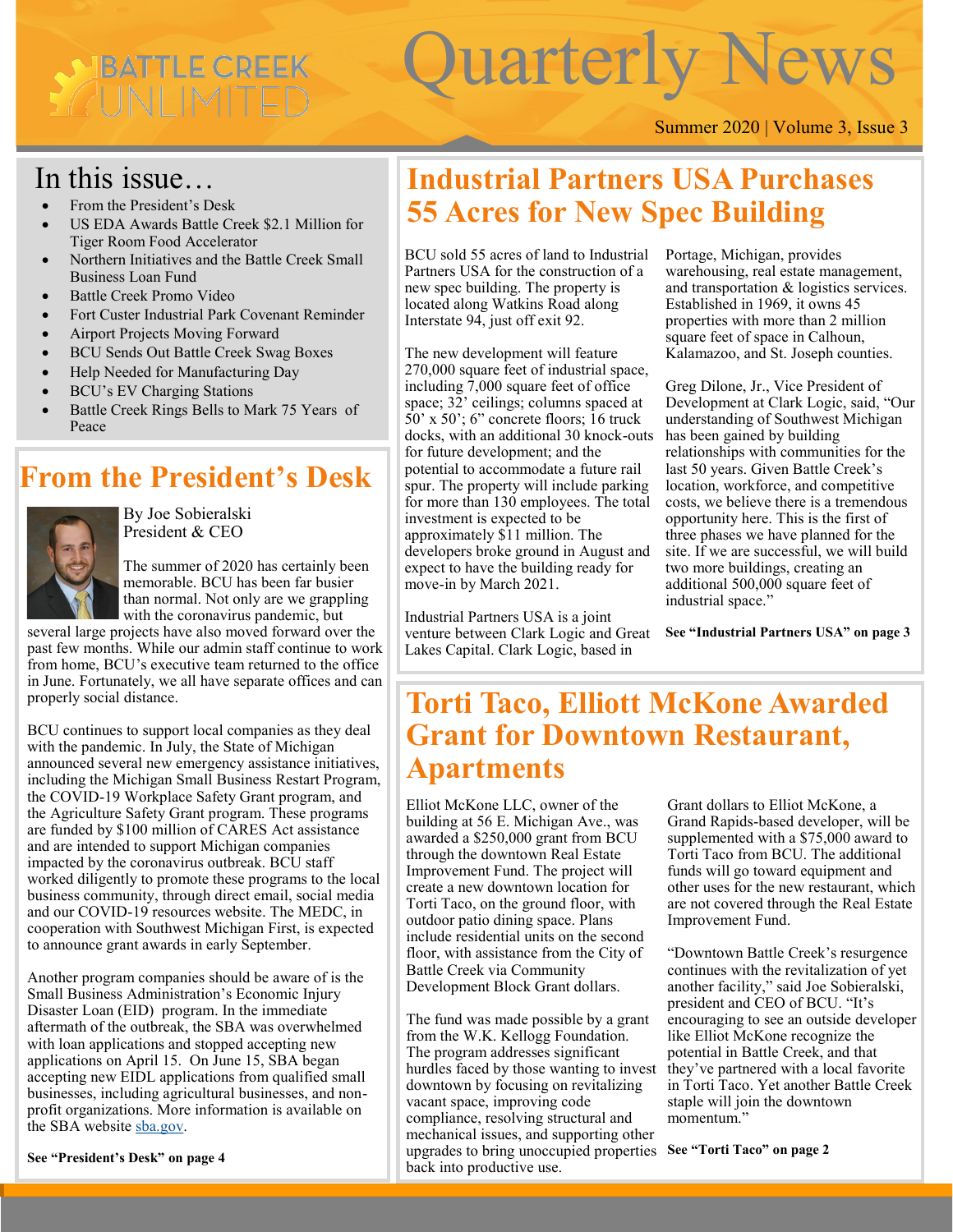# **US EDA Awards Battle Creek \$2.1 Million for Tiger Room Project** Rooted by the legacy of W.K. Kellogg, a

The US Economic Development Agency (EDA) announced a \$2.1 million grant to convert the Tiger Room into a food accelerator. The EDA funds will be matched with \$2 million in local funding. The new Southwest Michigan Accelerator Kitchen will provide local food processors with a built-out shared-use commercial kitchen. The space will help start-up companies expand and grow their businesses.

Local support was provided by Battle Creek Unlimited, St. Philip's Church, the Diocese of Kalamazoo, the Kellogg Company, the Battle Creek Community Foundation, the Binda Foundation, the Catholic Campaign for Human Development Foundation, and Michigan Department of Agriculture and Rural Development, as well as many individual donors.

The project is expected to create more than 100 jobs and generate \$8 million in private investment. The 20,000 square-foot facility, owned by St. Philip, will also support the church's healthy food and community wellness initiatives.

# **Northern Initiatives and the Battle Creek Small Business Loan Fund**

small-business owner whose entrepreneurial spirit lives on locally, Battle Creek is a community committed to creating a vibrant economic climate.

Embracing this entrepreneurial spirit, Amanda Sunthang and Jennifer Cole sought to bring a unique dining experience to the people of Battle Creek. With a solid business plan to open a restaurant that would provide their community with exquisite cuisine and an opportunity to learn the Burmese culture they were eager to launch. When access to capital proved to be a barrier and they had just about given up on their dream, they connected with Northern Initiatives (NI) and tapped into the Battle Creek Small Business Loan Fund to launch their restaurant — Shwe Mandalay.

"When we felt like quitting because of so many barriers and shut doors, Northern Initiatives' support gave us the momentum to overcome obstacles and accomplish our mission." Amanda Sunthang and Jennifer Cole, owners Shwe Mandalay.

The Battle Creek Small Business Loan Fund

was established in 2018 by the W.K. Kellogg Foundation (WKKF), supported by major contributors including Battle Creek Unlimited, and is managed locally by Northern Initiatives.

to helping business owners get the capital As a Community Development Financial Institution, Northern Initiatives is dedicated and know how they need to launch or grow a business. Their work helps create vibrant, thriving communities throughout Michigan and bordering Wisconsin.

Since the start of the Battle Creek Small Business Loan Fund, Northern Initiatives has provided 24 loans totaling \$2,505,000 with over \$1.8 million in prospect loans.

Every loan customer receives complimentary access to Northern Initiatives' business services. These services include access to Initiate, NI's online business resource with hundreds of interactive tools, templates, videos, and one-on-one coaching services focused on strategies and tactics to help business owners meet their goals.

**See "Northern Initiatives" on page 3**

## **Battle Creek Promo Videos**

BCU kicked off a social media campaign in 2019, posting periodic videos to promote opportunities in Battle Creek. Each video is approximately 30 seconds long and targets a specific audience. A new video is typically posted every six weeks. Past videos have focused on entrepreneurs, local schools, the job market, and Battle Creek's quality of life. The tenth video, titled "Small Town Grit, Big City Drive", was released in July and highlighted some of the work going on in downtown. The next video will be

#### **Torti Taco cont'd from page 1**

"We're excited to bring this long vacant building back into service," said Tim VanderStel, member of Elliot McKone. "We're glad to partner with Torti Taco – and are confident they'll draw even more people to downtown Battle Creek."

Torti Taco's new downtown location will complement its released in mid-September. Look for it on BCU's website, Facebook, Twitter or Linkedin pages.



#### existing operations on Beckley Road.

"We're ready to bring something new and different to downtown." said Javier Fortoso, owner and operator of Torti Taco. "We are grateful for the support from the City of Battle Creek, BCU, and our customers in the community."

#### **Reminder on the Fort Custer Industrial Park Covenant**

When the Fort Custer Industrial Park was established in 1972, the City of Battle Creek put in place a protective covenant which governs development in the park. The covenant ensures that the industrial park is well maintained and that buildings remain in good condition. BCU maintains the industrial park, mows the common areas, and picks up trash. BCU is also responsible for enforcing the covenant.

The covenant prohibits industries such as housing, scrap processing, and rendering facilities. It also prohibits any retail, and recreational uses. In addition, the covenant outlines performance standards for noise, air pollution, dust control, waste, and even radioactivity. It sets standards for building size, height, parking, fencing, outside storage, and landscaping.

As a reminder:

- The BCU Development Review Board is responsible for approving all new building designs as well as building additions and improvements in the industrial park
- All building signs, whether on the property or on the side of a building, require approval from the Development Review Board
- No temporary yard signs are allowed
- Materials and finished goods can be stored outside but must be screened by a solid wall or fence.

For more information about the protective covenant, contact Paula Young at 269-962-7526 or [young@bcunlimited.org.](mailto:young@bcunlimited.org)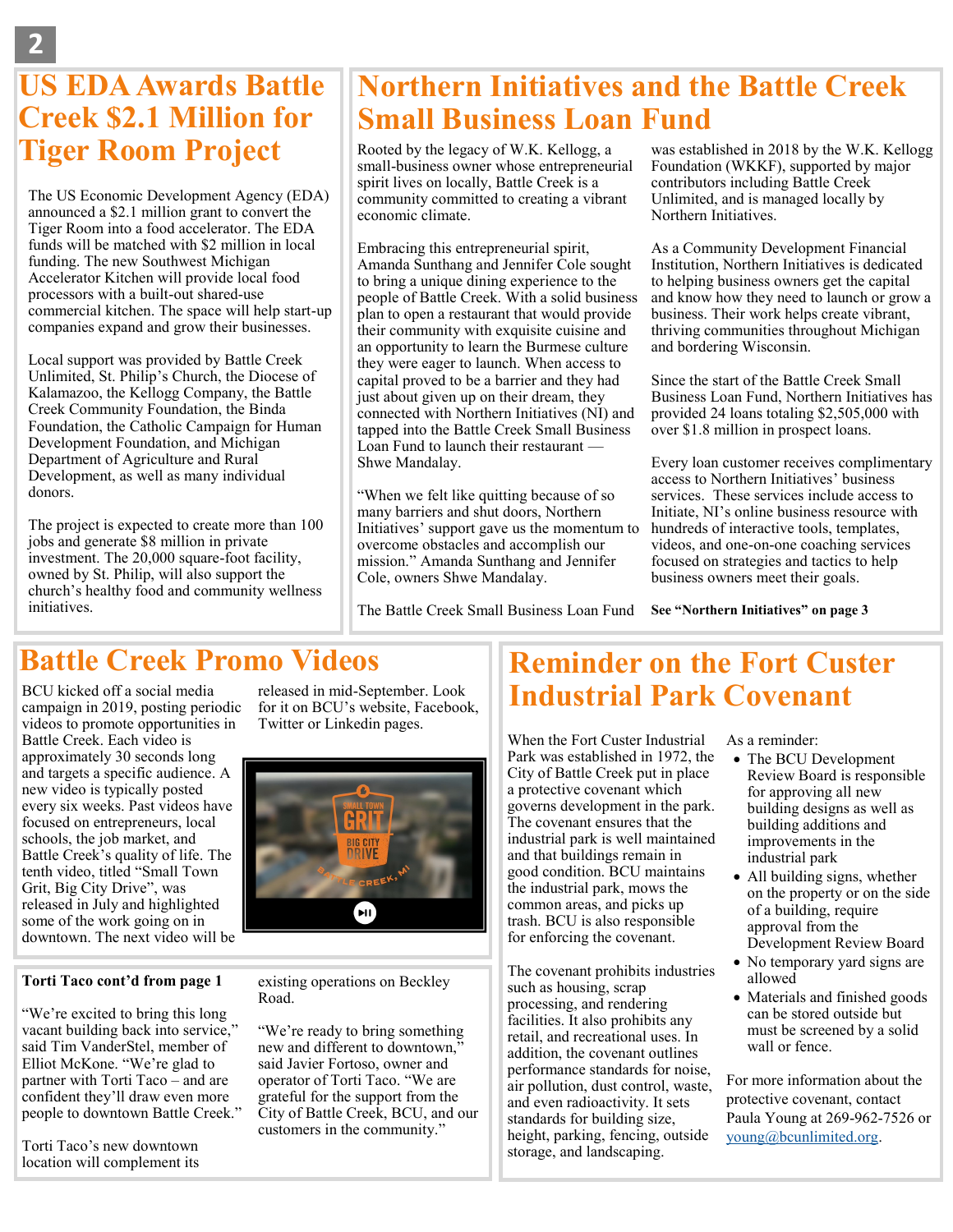## **Airport Projects Moving Forward**

The Battle Creek Executive Airport at Kellogg Field (formerly known as the W.K. Kellogg Airport) has seen a flurry of activity recently. Crews recently started long-planned taxiway improvements. And while the expansions at WACO Aircraft and the WMU College of Aviation were impacted by COVID-19, both projects are now in full swing.

Following its acquisition by the German company Dimor Aerospace, WACO broke ground on a major expansion in May 2019. The company is adding 80,000 square feet of space which will include new offices, expanded shop space, and an avionics department. The \$18 million expansion will also include space for visiting private pilots as well as a restaurant that will be open to the public.

The College of Aviation broke ground on its own expansion a week after WACO. The school is adding new classrooms, a computer room, composites/paint laboratory upgrades, a state-of-the-art simulation center, student briefing rooms, faculty offices and a café. The \$20 million project including a \$15 million grant from the state—will add more than 67,000 square feet of space. Dean Dave Powell expects the facility to ready in time for the Summer 2021 session.

*TOP: WACO Aircraft's new building. BOTTOM: The College of Aviation's new entrance.*



#### **Industrial Partners USA cont'd from page 1**

Great Lakes Capital, of South Bend, Indiana, is a real estate private equity firm established in 2005. The company provides office, industrial, retail, medical office, multifamily and mixed-use space. The company's portfolio includes seven industrial spec buildings in northern Indiana, home to companies like Amazon, AM General, and Borg Warner.

Jeff Smoke, Managing Director and Principal at Great Lakes Capital, said, "This development will be a great complement to the Fort Custer Industrial Park. There is nothing like this property available in this region right now. With its easy access to the highway and high visibility along I-94, we expect that this project will attract a lot of

attention from major national companies."

BCU President Joe Sobieralski explained, "There is a significant lack of industrial space in this region, which is driving investment to other markets. This project will meet the local demand for modern facilities. These types of investments have been proven time and time again to capture companies that go elsewhere due to lack of immediate availability and inventory in the market. An industrial building like this could easily support 100 to 200 jobs."

The property was owned by the Battle Creek Tax Increment Finance Authority (BCTIFA), which is managed by BCU. The BCTIFA acquired the property in 1997 and has since leased it for farmland.

# **BCU Swag Boxes**

In August, BCU sent more than 70 Battle Creek care packages. The boxes were sent to companies in Japan with operations in Battle Creek, as well as several companies considering new facilities here. Boxes were also sent to site consultants, who advise companies on strategic expansions.

The boxes were filled with a variety of products from local companies, including Pringles, Kellogg and Post cereals, granola bars from Junkless and Kashi, hats or t-shirts from Handmap Brewing, and hot cocktail K-cups from Cask & Kettle. Each box was accompanied by a note from

BCU, highlighting recent announcements like the Tiger Room grant, Torti Taco's expansion downtown, and the new spec building under construction.



*Battle Creek swag boxes being filled with local goodies.* 

#### **Northern Initiatives cont'd from page 2**

Northern Initiatives found the communitydriven, collaborative effort in supporting the Small Business Loan Fund in Battle Creek to be integral to successfully helping small businesses. Torti Taco owner, Javier Fortoso would agree.

"There is help available, and from good people. Northern Initiatives brought technical, financial, and marketing tools to my business. I intend to share what I have learned with other small businesses in Battle Creek. We need to support each other," said Javier Fortoso, owner of Torti Taco.

With the mission to provide delicious, authentic Mexican food in Battle Creek, Javier Fortoso and his family opened their doors in 2016. Like many small businesses, Javier faced a tough business climate during the winter months and it was during this time that he looked to Northern Initiatives for support. Javier was able to secure financing to update equipment, purchase a new cash register system, increase inventory, and support permanent working capital. He also tapped into Northern Initiatives' business services, using Initiate to help prepare monthly cash flow projections. During COVID-19, Javier has been able to lean on NI's business

coaches to help him weather the pandemic storm.

Today with the help community partners like Battle Creek Unlimited, and support from Northern Initiatives, Javier is planning to expand to a second location in downtown Battle Creek.

For details on how to apply for a loan with the Battle Creek Small Business Loan Fund, please contact Northern Initiatives' Kellie Hoffman at 269-274-8912 or Israel Flores at 734-546-2018 or start the application process online at [Northerninitatives.org.](http://www.northerninitiatives.org)